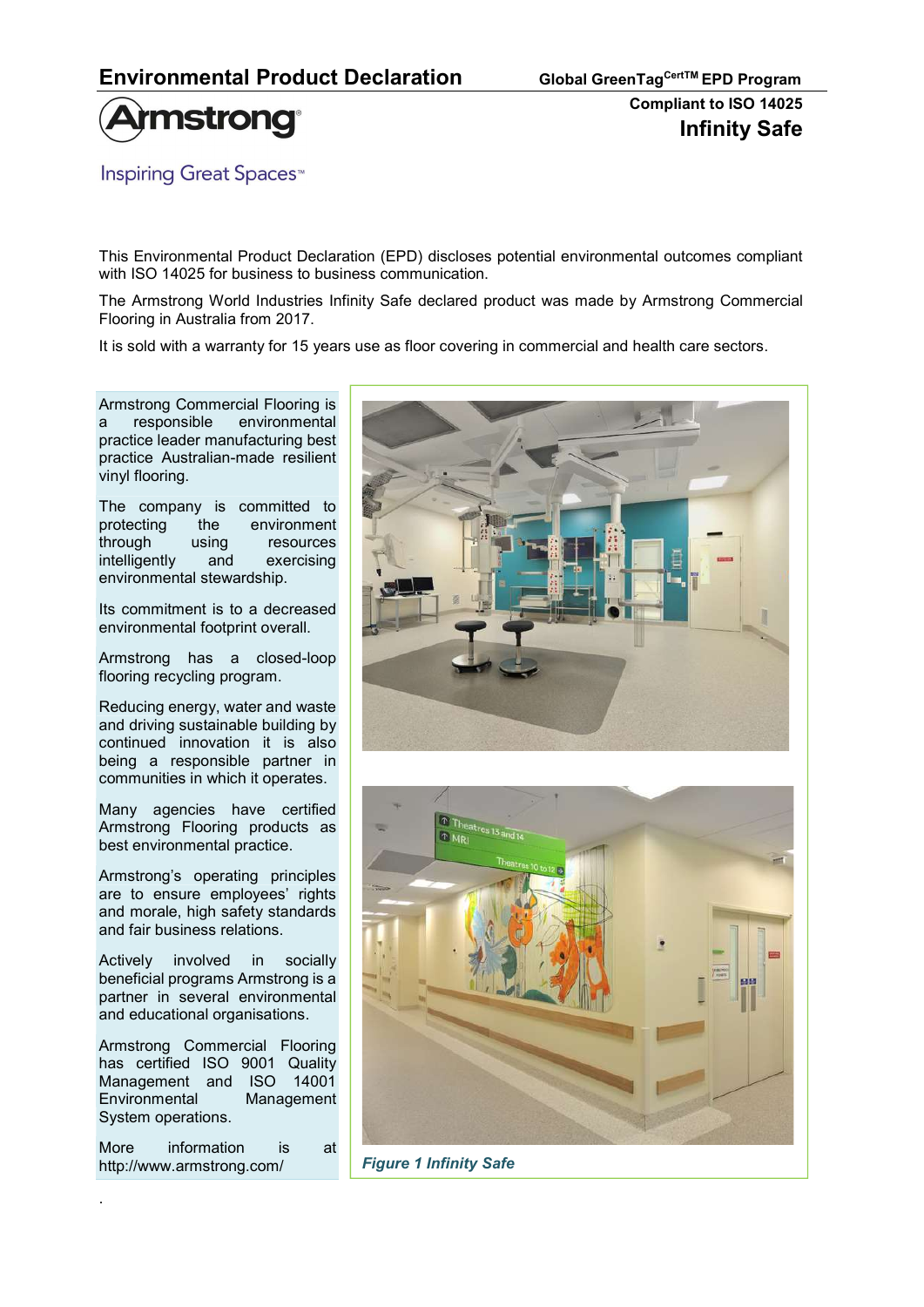



**Inspiring Great Spaces<sup>™</sup>** 

## Table of Contents

| <b>Heading</b> | Page |
|----------------|------|
|                |      |
|                |      |
|                |      |
|                |      |
|                |      |
|                |      |
|                |      |
|                |      |
|                |      |
|                |      |
|                |      |
|                |      |
|                |      |
|                |      |

Different program EPDs may not be comparable as e.g. Australian transport is more than elsewhere. Further explanatory information is found at http://www.globalgreentag.com/ or contact: certification1@globalgreentag.com © This EPD remains the property of Global GreenTag Pty Ltd.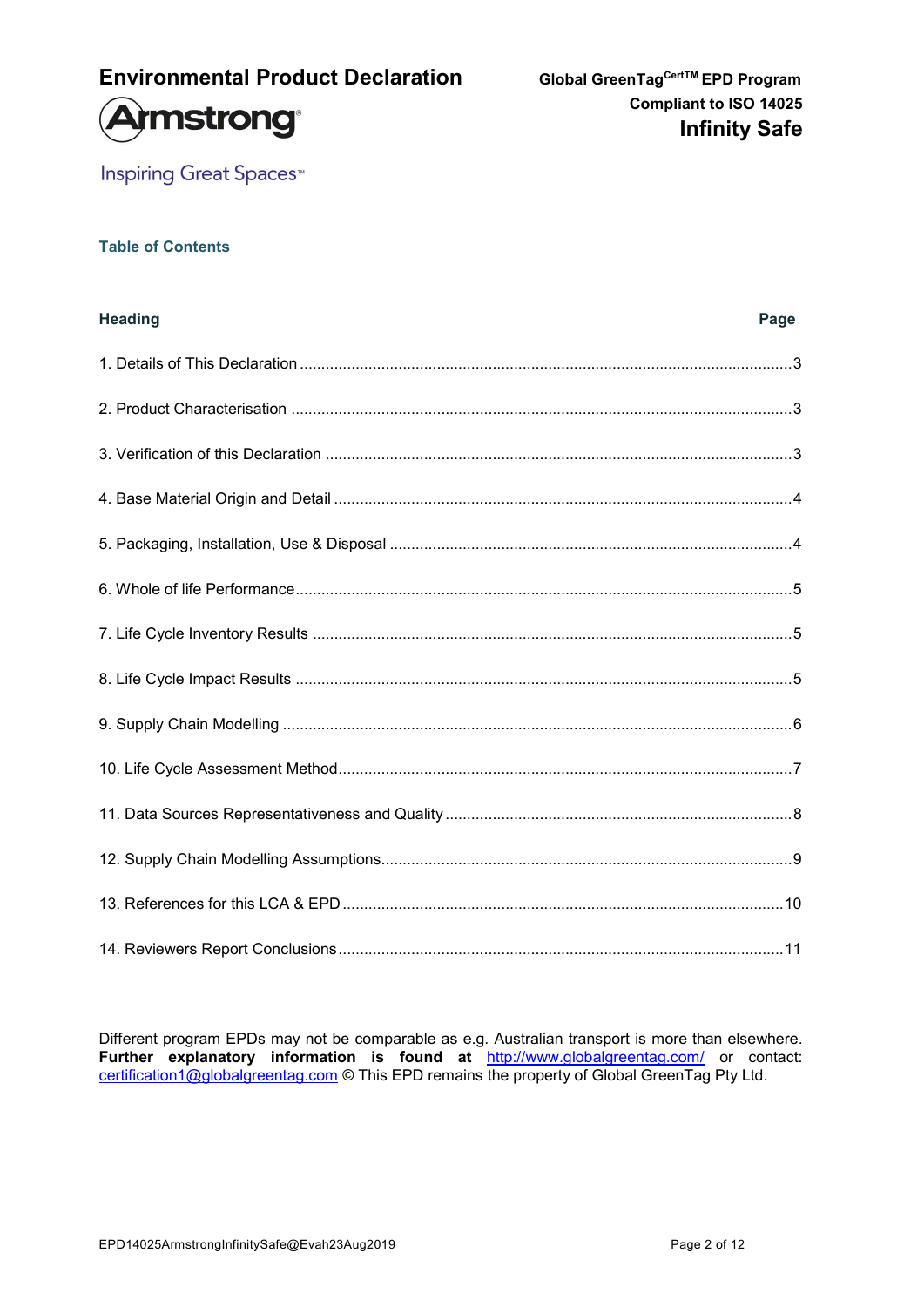



**Inspiring Great Spaces<sup>™</sup>** 

## 1. Details of This Declaration

| <b>Program</b><br><b>Operator</b> | GreenTag Global Pty Ltd hereafter called Global GreenTag noted at<br>www.globalgreentag.com |
|-----------------------------------|---------------------------------------------------------------------------------------------|
| <b>EPD Number</b>                 | AWF-2019-HOM-05                                                                             |
| Date issue                        | 5 July 2019                                                                                 |
| <b>Validity</b>                   | 5 July 2022                                                                                 |
| <b>Reference PCR</b>              | Compliant with Floor Coverings PCR:FC 2017                                                  |
| <b>Time</b>                       | Made and sold from 2017 for 20 years use                                                    |
| Geography                         | Made in Australia. Uses are assumed as for Australasia                                      |
| <b>Application</b>                | Commercial and Health Care building interiors                                               |
| <b>Declared unit</b>              | Infinity Safe /kg cradle to gate                                                            |
| <b>Functional unit</b>            | Twenty years use of Infinity Safe 3kg/m <sup>2</sup> floorcovering cradle to grave          |

### 2. Product Characterisation

Definition Armstrong Flooring Infinity Safe floor covering for commercial and health care sectors Standard AS/NZS 4586:2013 Slip resistance classification of new pedestrian surface materials

## 3. Verification of this Declaration

This EPD was approved on 05 07 2019 according to requirements of ISO14025 8.1.3b.

| <b>Role</b>                              | <b>Name</b>    | <b>Position</b>                                   | <b>Signature</b> |
|------------------------------------------|----------------|---------------------------------------------------|------------------|
| <b>PCR Review</b><br><b>Chair</b>        | Murray Jones   | Ecquate Pty Ltd CEO                               |                  |
| <b>LCI &amp; LCA</b><br><b>Developer</b> | Delwyn Jones   | The Evah Institute CEO                            |                  |
| <b>EPD Developer</b>                     | Mathilde Vlieg | VliegLCA                                          | amm              |
| 3rd Party LCI<br><b>Verifier</b>         | Omar Biaz      | Global GreenTag Lead<br>Assessor and LCI Verifier | 709/2019         |
| <b>Internal EPD</b><br><b>Audit</b>      | David Baggs    | Global GreenTag CEO &<br>Program Director         |                  |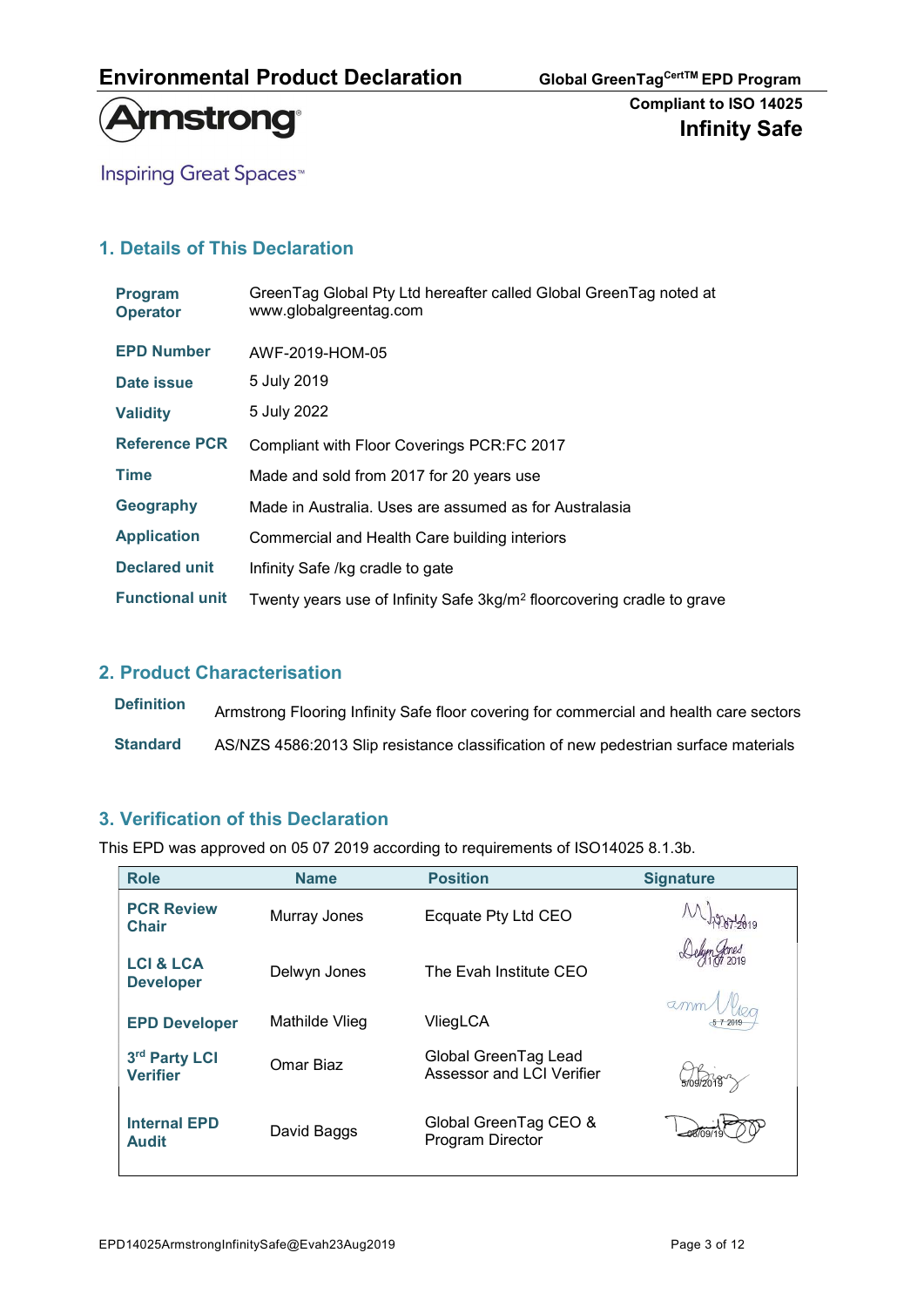

**Inspiring Great Spaces<sup>™</sup>** 

## 4. Base Material Origin and Detail

Table 1 lists key components by function, type, key supply chain operations, origin and % mass share.

#### Table 1 Base Material

| <b>Function</b>    | <b>Component</b>          | <b>Production</b>               | <b>Origin</b> | $\%$   |
|--------------------|---------------------------|---------------------------------|---------------|--------|
| <b>Filler</b>      | Limestone                 | Mine, Crush, Sieve & Haul       | Australia     | >40<60 |
| <b>Binder</b>      | <b>Suspension PVC</b>     | Extract, Chlorinate, Polymerise | Pacific Rim   | >40<60 |
| <b>Plasticiser</b> | Dioctyl Terephthalate     | Drill, Farm, Extract, Blend     | Australia     | >10<20 |
| <b>Stabiliser</b>  | Calcium Zinc Stearate     | Mine, Farm, Press, Refine, Mill | Australia     | >1<5   |
| <b>Elastomer</b>   | Urethane TPU              | Drill, Farm, Refine, Polymerise | Singapore     | >1<5   |
| White              | Titania                   | Mine, Digest, Separate, Coat    | Australia     | >1<5   |
| <b>Plasticiser</b> | <b>Epoxidised Soy Oil</b> | Farm, Press, Refine, Mill       | Pacific Rim   | 1.0    |
| <b>Antioxidant</b> | <b>Phosphite Chelator</b> | Acquire, Refine, Polymerise     | China         | 1.0    |
| <b>Colours</b>     | Pigment                   | Acquire, Recycle, Sieve, Mill   | Global        | < 0.1  |

## 5. Packaging, Installation, Use & Disposal

| <b>Packaging</b>                                   | Cardboard forms & cartons, plastic wrap & strapping on reused pallets.                                                                                 |
|----------------------------------------------------|--------------------------------------------------------------------------------------------------------------------------------------------------------|
| <b>Service life</b>                                | Residential and commercial refits vary but 20-year life is assumed typical.                                                                            |
| <b>Environmental</b><br><b>Health &amp; Safety</b> | Apart from compliance to occupational and workplace health safety and<br>environmental laws no additional personal protection is considered essential. |
| <b>Scrap</b>                                       | Mill off-cuts are minimised. Installation scrap of 5% is assumed to landfill.                                                                          |
| Clean &<br><b>Maintain</b>                         | The recommended cleaning and maintenance raise no ecosystem or human<br>health concerns. Care and maintenance guides are on company websites.          |
| <b>Scenario</b>                                    | Weekly detergent spray, light mop, monthly wet machine scrub and cloth dry.                                                                            |
| <b>Recycling</b>                                   | Post-consumer & post-industrial scrap is reworked into new product.                                                                                    |
| <b>Re-use</b>                                      | This study assumes 60% product is serviceable for reuse over 40 more years.                                                                            |
| <b>Disposal</b>                                    | It assumes 30% is recycled. Incineration is rare in Australia so none is modelled.                                                                     |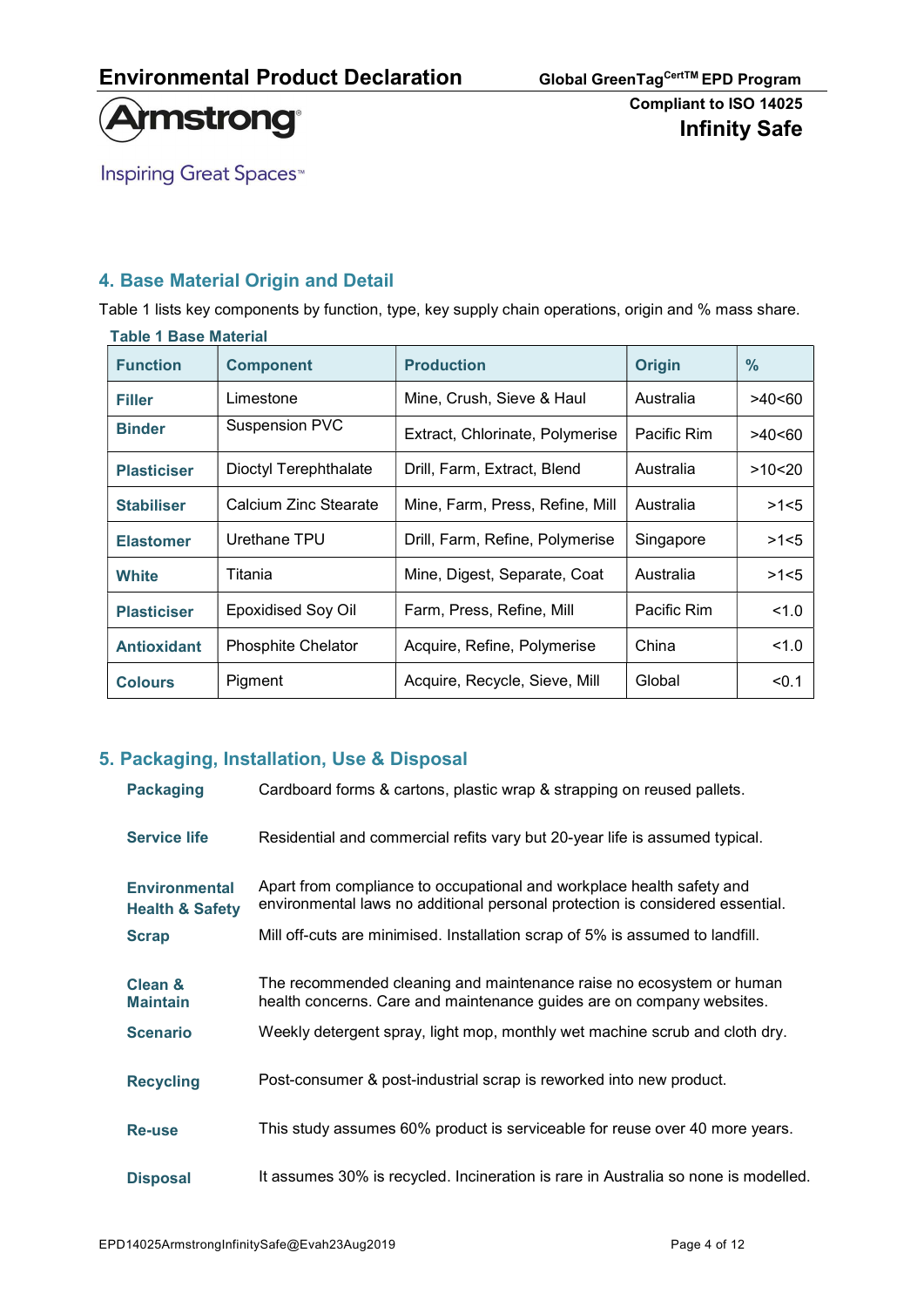

**Inspiring Great Spaces<sup>™</sup>** 

## 6. Whole of life Performance

| <b>Health</b><br><b>Protection</b>            | The product does not contain levels of carcinogenic, toxic or hazardous<br>substances that warrant ecological or human health concern cradle to grave.<br>It passed the Ecospecifier Cautionary Assessment Process (ESCAP) and no<br>issues or red-light concerns existed for product human or ecological toxicity. |
|-----------------------------------------------|---------------------------------------------------------------------------------------------------------------------------------------------------------------------------------------------------------------------------------------------------------------------------------------------------------------------|
| <b>Effluent</b>                               | The LCI results and ESCAP raised no red-light concerns in emissions to water <sup>1</sup> .                                                                                                                                                                                                                         |
| <b>Waste</b>                                  | Cradle to grave waste to landfill was <0.01% hazardous in fuel supply chains.                                                                                                                                                                                                                                       |
| <b>Environmental</b><br><b>Protection</b>     | Continuous improvement under the maker's certified ISO14001 EMS aims to<br>avoid toxics, waste and pollution plus reduce their material and energy use.                                                                                                                                                             |
| <b>Environmental</b><br><b>Health Effects</b> | Installed products are certified as having VOC's compliant with Green Star®<br>IEQ VOC credits for indoor environment <sup>2</sup> quality credits. No other potential in-<br>use impacts on environment or health are known.                                                                                       |

## 7. Life Cycle Inventory Results

Table 2 is an inventory of gross mass water and energy use as impacts/m<sup>2</sup> functional unit for 20 years product use.

| <b>Total Input use of</b>         | <b>Unit</b> | <b>Result</b> |
|-----------------------------------|-------------|---------------|
| <b>Product Mass</b>               | ka          | 3.0           |
| <b>Embodied Water</b>             | kl          | 422           |
| <b>Gross Energy and Feedstock</b> | MJ          | 270           |

#### Table 2 Cradle to Grave Inventory of Flows/Functional Unit

### 8. Life Cycle Impact Results

Table 3 shows the Life Cycle Impact Assessment results/m<sup>2</sup> functional unit for 20 years product use.

|  |  |  |  | Table 3 Cradle to Grave Potential Impact Results/ Functional Unit |  |
|--|--|--|--|-------------------------------------------------------------------|--|
|  |  |  |  |                                                                   |  |

| <b>Evaluation Category</b>       | <b>Unit</b>            | <b>Result</b> |
|----------------------------------|------------------------|---------------|
| <b>Global warming Potential</b>  | kg CO <sub>2e</sub>    | 16.3          |
| <b>Ozone Depletion</b>           | $kg$ R11 $_e$          | $2.4E-09$     |
| Acidification                    | kg SO <sub>2e</sub>    | 0.51          |
| <b>Ecosystem Quality Damages</b> | PDF*m <sup>2*</sup> yr | $1.4E - 04$   |
| Human Health Damages             | <b>DALY</b>            | $1.4E-03$     |
| <b>Fossil Fuel Depletion</b>     | MJ <sub>surplus</sub>  | 12.2          |
| <b>Mineral Resource</b>          | MJ <sub>surplus</sub>  | 0.21          |
| EcoIndicator 99                  | ecopoint               | 0.91          |

<sup>1</sup> In accordance with national standards in ANZECC Guideline For Fresh & Marine Water Quality (2000) 2 In accordance with national standards and practice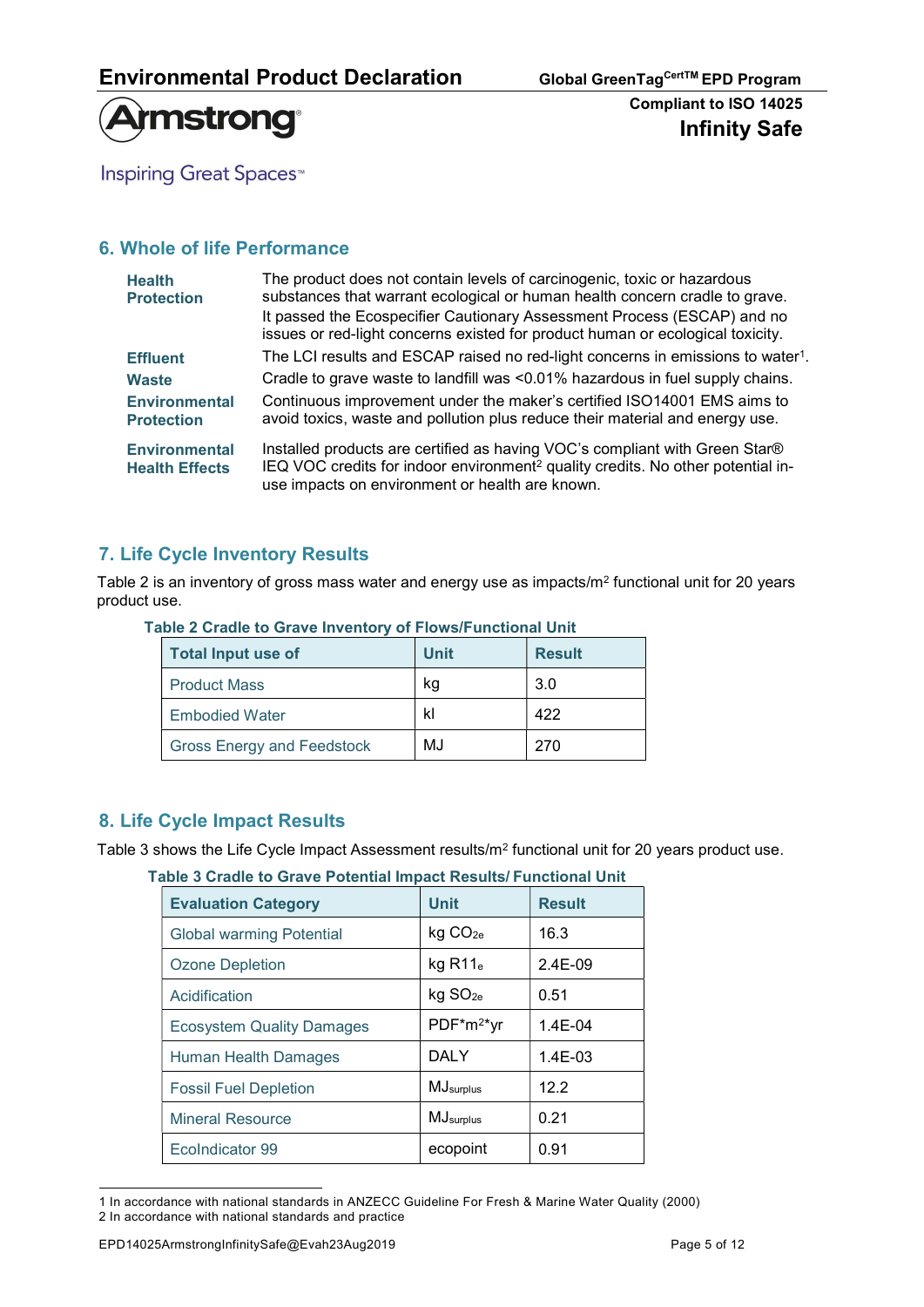

**Inspiring Great Spaces**<sup>™</sup>

## 9. Supply Chain Modelling

Processes to acquire, refine, transport, fabricate, coat, use, clean, repair, reuse and dispose of metal, masonry, ceramic, timber, glass, plastic and composites are modelled.

A flow chart in Figure 2 shows key product supply chain operations from cradle to fate including:

- Mining, extracting and refining resources to make commodities and packaging;
- Acquiring, cultivating, harvesting, extracting, refining produce and biomass;
- Fuel production to supply power and process energy and freight;
- Chemicals use in processing resources, intermediates and ancillaries;
- Process energy, fuel and freight of resources, intermediates and ancillaries;
- Use, cleaning, recoating, repair, recycling, re-use and landfill, as well as
- Infrastructure process energy transformed and material wear loss e.g. tyres.



Figure 2 Major Product Operations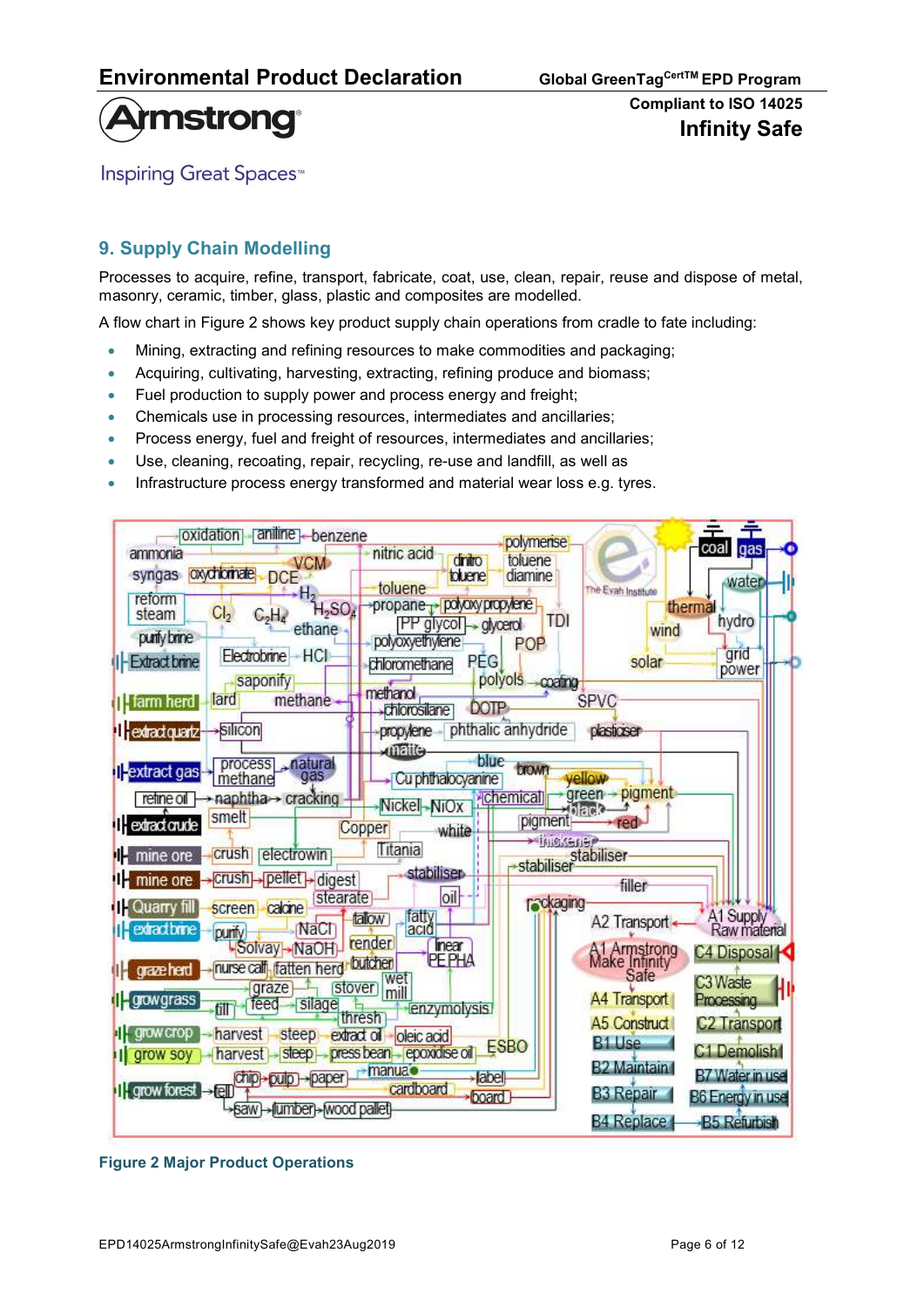

**Inspiring Great Spaces**<sup>™</sup>

## 10. Life Cycle Assessment Method

| <b>LCA Author</b>                  | The Evah Institute as described at www.evah.com.au                                                                                                                                                                                                                                                                                                           |                                                                                                                                                                                                                                                                              |                                                              |                   |           |                |                                                          |                |                |           |             |                 |           |               |                    |       |           |           |
|------------------------------------|--------------------------------------------------------------------------------------------------------------------------------------------------------------------------------------------------------------------------------------------------------------------------------------------------------------------------------------------------------------|------------------------------------------------------------------------------------------------------------------------------------------------------------------------------------------------------------------------------------------------------------------------------|--------------------------------------------------------------|-------------------|-----------|----------------|----------------------------------------------------------|----------------|----------------|-----------|-------------|-----------------|-----------|---------------|--------------------|-------|-----------|-----------|
| <b>Study Period</b>                |                                                                                                                                                                                                                                                                                                                                                              | Factory data was collected from 2016 to 2018                                                                                                                                                                                                                                 |                                                              |                   |           |                |                                                          |                |                |           |             |                 |           |               |                    |       |           |           |
| <b>LCA Method</b>                  |                                                                                                                                                                                                                                                                                                                                                              | The Evah Institute<br>Compliant with ISO 14040 and ISO 14044 Standards                                                                                                                                                                                                       |                                                              |                   |           |                |                                                          |                |                |           |             |                 |           |               |                    |       |           |           |
| <b>LCIA</b> method                 |                                                                                                                                                                                                                                                                                                                                                              | EcoIndicator 99 Life Cycle Impact (LCIA) Assessment                                                                                                                                                                                                                          |                                                              |                   |           |                |                                                          |                |                |           |             |                 |           |               |                    |       |           |           |
| Scope                              |                                                                                                                                                                                                                                                                                                                                                              | Cradle to Fate including all supply chain phases and stages depicted in Figure 2.                                                                                                                                                                                            |                                                              |                   |           |                |                                                          |                |                |           |             |                 |           |               |                    |       |           |           |
| <b>Phases</b>                      |                                                                                                                                                                                                                                                                                                                                                              | The LCA covered all known flows in all known stages cradle to end of life fate.                                                                                                                                                                                              |                                                              |                   |           |                |                                                          |                |                |           |             |                 |           |               |                    |       |           |           |
| <b>Assumptions</b>                 |                                                                                                                                                                                                                                                                                                                                                              | Typical use is to Australian Facility Management professional practice.                                                                                                                                                                                                      |                                                              |                   |           |                |                                                          |                |                |           |             |                 |           |               |                    |       |           |           |
| <b>Scenarios</b>                   | Use, cleaning, maintenance plus disposal and re-use were scenario-based using<br>Facility Management Association denoted and published typical operations.                                                                                                                                                                                                   |                                                                                                                                                                                                                                                                              |                                                              |                   |           |                |                                                          |                |                |           |             |                 |           |               |                    |       |           |           |
| <b>System</b><br><b>Boundaries</b> |                                                                                                                                                                                                                                                                                                                                                              | The LCA system boundary depicted in Figure 3 includes all operations A1-A3<br>production with upstream supply & transport; A4 package & deliver & A5 construct;<br>B1 use with cleaning, B2 maintain, B3 repair, B5 refurbish, C1 demolish, C2<br>transport and C4 disposal. |                                                              |                   |           |                |                                                          |                |                |           |             |                 |           |               |                    |       |           |           |
| <b>Processes</b>                   | All significant resource acquisition, water, fuel & energy use, power generation &<br>distribution, freight, refining, intermediates, manufacture, scrap re-use, packing and<br>dispatch, installation, use, maintenance, landfill waste and emission flows from all<br>supply chain operations involved to make, pack and install the product are included. |                                                                                                                                                                                                                                                                              |                                                              |                   |           |                |                                                          |                |                |           |             |                 |           |               |                    |       |           |           |
| Modeling                           |                                                                                                                                                                                                                                                                                                                                                              |                                                                                                                                                                                                                                                                              | Actual                                                       |                   |           | Scenarios      |                                                          |                |                |           |             |                 |           |               |                    |       | Potential |           |
| Phases                             |                                                                                                                                                                                                                                                                                                                                                              |                                                                                                                                                                                                                                                                              | Produce                                                      |                   | Construct |                | Building Fabric &<br>Operation                           |                |                |           | End of life |                 |           |               | Beyond<br>Boundary |       |           |           |
| <b>Modules</b>                     |                                                                                                                                                                                                                                                                                                                                                              | A1                                                                                                                                                                                                                                                                           |                                                              | A2 A3 A4          |           | A <sub>5</sub> | <b>B1</b>                                                | B <sub>2</sub> | B <sub>3</sub> | <b>B4</b> | <b>B5</b>   | C1 C2 C3 C4     |           |               |                    |       | D1, 23    |           |
| <b>Unit Operations</b>             |                                                                                                                                                                                                                                                                                                                                                              | Resource supply                                                                                                                                                                                                                                                              | Transport                                                    | anufacturing<br>Ξ | Transport | Construction   | Use<br>B6 Operating Energy use<br>B7 Operating Water use | Maintain       | Repair         | Replace   | Refurbish   | <b>Demolish</b> | Transport | Process Waste | <b>Disposal</b>    | Reuse | Recovery  | Recycling |
| <b>Cradle to Grave</b>             |                                                                                                                                                                                                                                                                                                                                                              |                                                                                                                                                                                                                                                                              |                                                              |                   |           |                | Mandatory for each and every phase                       |                |                |           |             |                 |           |               |                    |       | Optional  |           |
| Cradle to Gate+options             |                                                                                                                                                                                                                                                                                                                                                              |                                                                                                                                                                                                                                                                              | Mandatory<br>Optional for each and every phase<br>each nhase |                   |           |                |                                                          |                | Optional       |           |             |                 |           |               |                    |       |           |           |

Cradle to Gate

#### Figure 3 Phases and Stages Cradle to Grave

Evah industry databases cover all known domestic and global scope 1 and 2 operations. They exclude scope 3 burdens from capital facilities, equipment churn, noise and dehydration as well as incidental activities and employee commuting. The databases exist in top zones of commercial global modelling and calculating engines. Electricity supply models in active databases are updated annually. As each project is modelled and new data is available the databases are updated and audited by external Type 1 ecolabel certifiers. Quality control methods are applied to ensure:

- $\bullet$  Coverage of place in time with all information<sup>3</sup> for each dataset noted, checked and updated;
- Consistency to Evah guidelines for all process technology, transport and energy demand;
- Completeness of modelling based on in-house reports, literature and industry reviews;
- Plausibility in 2-way checks of LCI input and output flows of data checked for validity, plus Mathematical correctness of all calculations in mass and energy balance cross checks.

<sup>3</sup> Jones D G (2004) LCI Database for Commercial Building Report 2001-006-B-15 Icon.net, Australia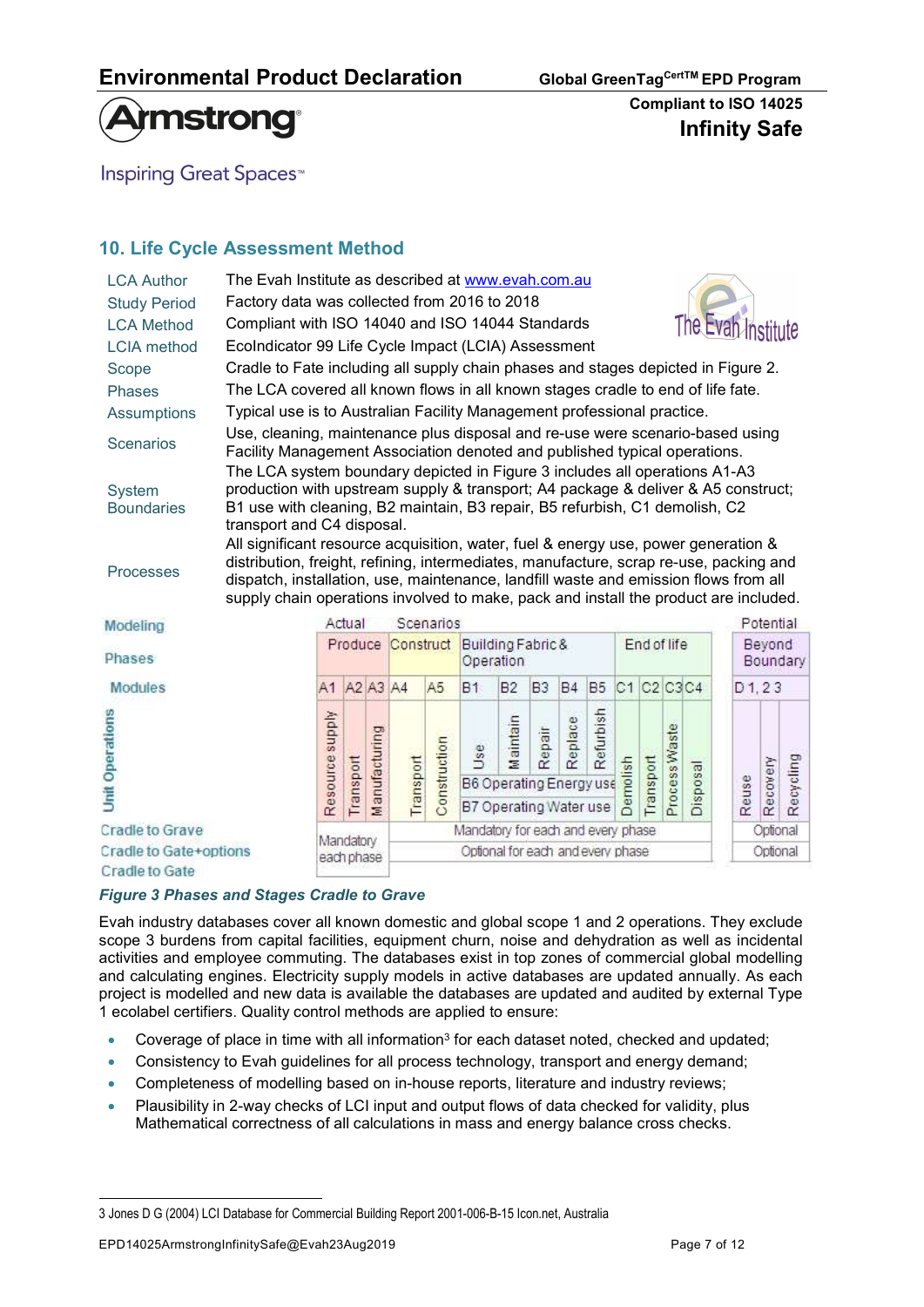# **Armstrong**

## Compliant to ISO 14025 Infinity Safe

**Inspiring Great Spaces**<sup>™</sup>

## 11. Data Sources Representativeness and Quality

Primary data used for modelling the state of art of each operation includes all known process for:

- 
- 
- Technology sequences;  $\bullet$  Reliance on raw and recycled material;
	- Energy and water use; **EXEC ADDEN ACCES** High and reduced process emissions;
- Landfill and effluent plus **Freight and distribution systems.**
- 

Primary data is sourced from clients, annual reports and their publications on corporate locations, logistics, technology use, market share, management systems, standards and commitment to improved environmental performance. Information on operations is also sourced from client:

- Supply chain mills, their technical manuals, corporate annual reports and sector experts, and
- Manufacturing specifications websites and factory site development licensed applications.

Background data is sourced from the International Energy Agency, IBISWorld, USGS Minerals, Franklin Associates, Boustead 6, Plastics Europe, CML2, Simapro 8, EcoInvent 3 and NREL USLCI model databases. Information on operations is also sourced from:

- Library, document, NPI and web searches, review papers, building manuals and
- Global Industry Association and Government reports on Best Available Technology (BAT).

For benchmarking, comparison and integrity checks inventory data is developed to represent BAT, business as usual and worst practice options with operations covering industry sector supply and infrastructure in Australia and overseas.

Such technology, performance and license conditions were modelled and evaluated across mining, farming, forestry, freight, infrastructure and manufacturing and building industry sectors since 1995.

As most sources do not provide estimates of accuracy, a pedigree matrix of uncertainty estimates to 95% confidence levels of geometric standard deviation<sup>2</sup> ( $\sigma_g$ ) is used to define quality as in Table 4<sup>4</sup>.

| <b>Correlation</b> | Metric $\sigma_{q}$ | $U \pm 0.01$               | $U \pm 0.05$   | $U \pm 0.10$  | $U \pm 0.20$ | $U \pm 0.30$    |  |
|--------------------|---------------------|----------------------------|----------------|---------------|--------------|-----------------|--|
| <b>Reliability</b> | <b>Reporting</b>    | site audit                 | expert verify  | region        | sector       | academic        |  |
|                    | <b>Sample</b>       | $>66\%$ trend              | $>25\%$ trend  | $>10\%$ batch | >5% batch    | $\leq$ 1% batch |  |
| <b>Completion</b>  | <b>Including</b>    | $>50\%$<br>>25%<br>$>10\%$ |                |               | $>5\%$       | $< 5\%$         |  |
|                    | Cut-off             | $0.01\%$ w/w               | $0.05\%$ w/w   | $0.1\%$ w/w   | $0.5\%$ w/w  | $1\%$ w/w       |  |
| <b>Temporal</b>    | <b>Data Age</b>     | <3 years                   | $\leq$ 5 years | <10 years     | <15 years    | >16 years       |  |
|                    | <b>Duration</b>     | >3 years                   | <3 years       | <2 years      | 1 year       | <1 year         |  |
| Geography          | <b>Focus</b>        | process                    | line           | plant         | corporate    | sector          |  |
|                    | Range               | continent                  | nation         | plant         | line         | process         |  |
| <b>Technology</b>  | <b>Typology</b>     | actual                     | comparable     | in class      | convention   | in sector       |  |

#### Table 4 Data Quality Parameters and Uncertainty (U)

No data set with >±30% uncertainty is used without notation in the LCA as well as the EPD.

<sup>4</sup> Evah Institute data quality control system accords with UNEP SETAC Global LCI Database Quality 2010 Guidelines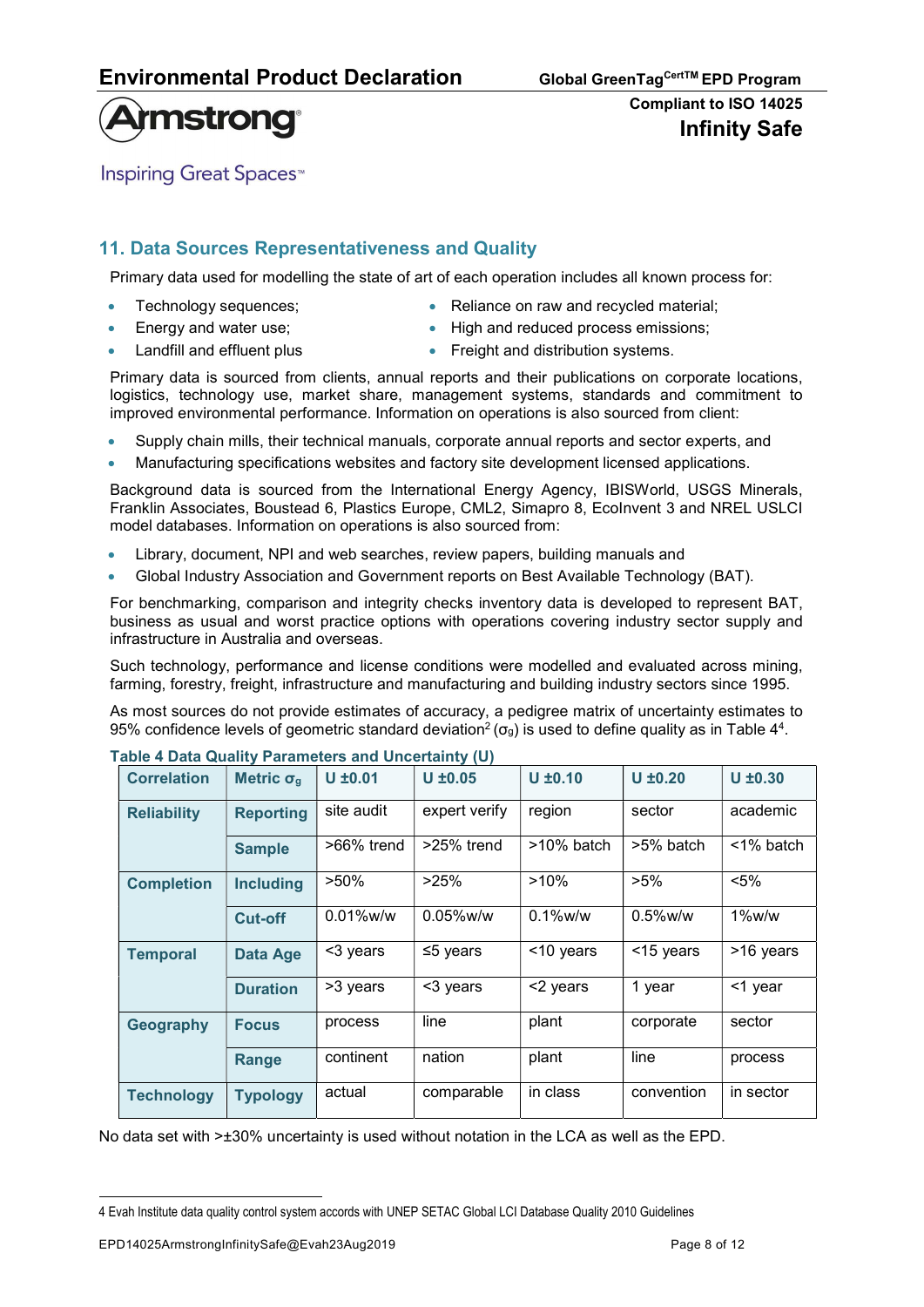

**Inspiring Great Spaces<sup>™</sup>** 

## 12. Supply Chain Modelling Assumptions

Australian building sector rules and Evah assumptions applied are defined in Table 5.

|                        | Table 5 Scope Boundaries Assumptions and Metadata                                           |
|------------------------|---------------------------------------------------------------------------------------------|
| <b>Quality/Domain</b>  | <b>National including Import and Export</b>                                                 |
| Process Model          | Typical industry practice with currently most common or best (BAT) technology               |
| Resource flows         | Regional data for resource mapping, fuels, energy, electricity and logistics                |
| Temporal               | Project data was collated from 2015 to 2017                                                 |
| Geography              | Designated client, site, regional, national, Pacific Rim then European jurisdiction         |
| Representation         | Designated client, their suppliers and energy supply chains back to the cradle              |
| Consistency            | Model all operations by known given operations with closest proximity                       |
| Technology             | Pacific Rim industry supply chain technology typical of 2015 to 2019                        |
| <b>Functional Unit</b> | Typical product usage with cleaning& disposal/m <sup>2</sup> over the set year service life |
| <b>System Control</b>  |                                                                                             |
| <b>Primary Sources</b> | Clients and supplier mills, publications, websites, specifications & manuals                |
| <b>Other Sources</b>   | IEA 2019, GGT 2019, Boustead 2013, Simapro 2016, IBIS 2019, Ecolnvent 2019                  |
| Data mix               | Power grid and renewable shares updated to latest IEA 2019 reports                          |
| Operational            | Company data for process performance, product share, waste and emissions                    |
| Logistics              | Local data is used for power, fuel mix, water supply, logistics share & capacity            |
| New Data Entry         | VliegLCA, Evah Institute 2019; Global Green Tag Researchers 2019                            |
| Data Generator         | Manufacturers, Evah Institute 2019; GGT 2019; Meta: IBIS 2019, Other pre 2019               |
| Data Publisher         | The Evah Institute Pty Ltd to Global GreenTag and designated client only                    |
| Persons input          | All contributors cited in Evah & Global GreenTag records or websites                        |
| Data Flow & Mix        |                                                                                             |
| System Boundary        | Earth's cradle of all resource & emission flows to end of use, fitout or build life         |
| System flows           | All known from and to air, land, water and community sources & sinks                        |
| Capital inclusions     | Natural stocks, industry stockpiles, capital wear, system losses and use                    |
| <b>Arid Practice</b>   | Dry technology adopted; Water use is factored by 0.1 as for e.g. mining                     |
| Transportation         | Distance >20% than EU; >20% fuel efficient larger vehicles, load & distance                 |
| Industrial             | Company or industry sector data for manufacturing and minerals involved                     |
| Mining                 | All raw material extraction is based on Australian or Pacific Rim technology                |
| Imported fuel          | Mix is from nearest sources is e.g. UAE, SE Asia, Canada or New Zealand                     |
| Finishes               | Processing inputs with finishing burdens are factored in. If not; that is denoted           |
| <b>Validation</b>      |                                                                                             |
| Accuracy               | 10 <sup>th</sup> generation study is $\pm$ 5 to 15% uncertain due to some background data   |
| Completeness           | All significant operations are tracked and documented from the cradle to grave              |
| Precision              | Tracking of >90% flows applies a 90:10 rule sequentially to 99.9% and beyond                |
| Allocation             | %100 to co products on reaction stoichiometry by energetic or mass fraction                 |
| <b>Burdens</b>         | All resource use from & emissions to community air land, water is included                  |
| Plausibility           | Results are checked and benchmarked against BAT, BAU & worst practice                       |
| Sensitivity            | Calculated U is reported & compared to libraries of Bath U RICE & Ecolnvent 3.2             |
| <b>Validity Checks</b> | Are made versus Plastics Europe, Ecobilan, GaBi & or Industry LCA Literature                |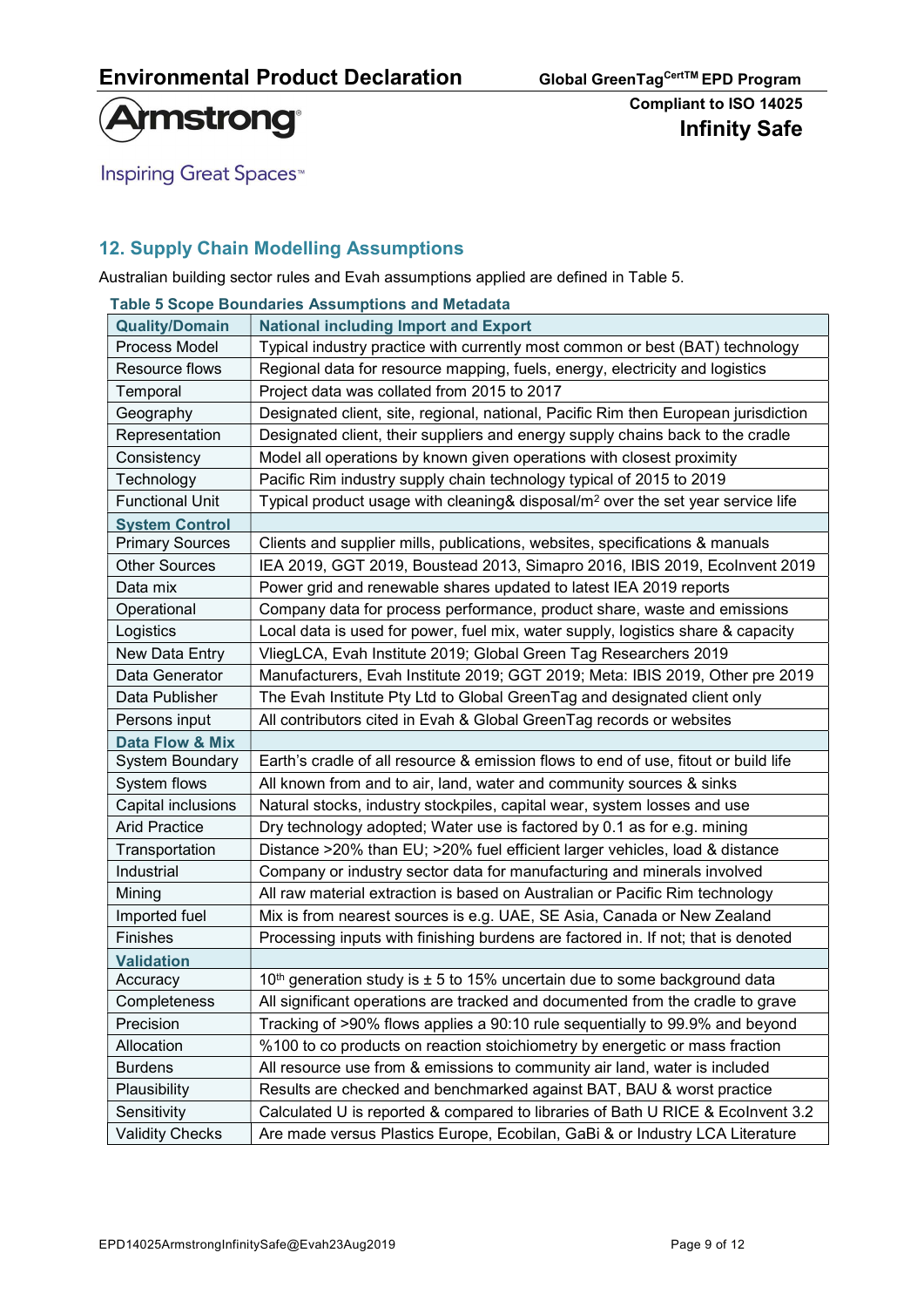

**Inspiring Great Spaces**<sup>™</sup>

## 13. References for this LCA & EPD

Australian & New Zealand (ANZECC) Guidelines For Fresh & Marine Water Quality (2000) http://www.environment.gov.au/water/quality/national-water-quality-management-strategy Basel Convention (2011) Control of Transboundary Movement of Hazardous Waste & Disposal http://www.basel.int/portals/4/basel%20convention/docs/text/baselconventiontext-e.pdf Boustead (2014) Model 6 LCI database http://www.boustead-consulting.co.uk/publicat.htm USA & UK EcoInvent (2016) LCI Model 3 database http://www.ecoinvent.ch/ EcoInvent, Switzerland Evah (2019) LCA Tools, Databases & Methodology at http://www.evah.com.au/tools.html Franklin Associates (2019) US LCI Database http://www.fal.com/index.html Eastern Research Group US GreenTag™ Certification (2019) http://www2.ecospecifier.org/services\_offered/greentag\_certification GreenTag™ (2019) Product Category Rules http://www.globalgreentag.com/greentag-epd-program Jones D., Mitchell. P. & Watson P. (2004) LCI Database for Australian Commercial Building Material: Report 2001-006-B-15, Sustainable Built Assets, CRC for Construction Innovation Jones D.G et al. (2009) Chapter 3: Material Environmental LCA in Newton P et al., (eds) Technology, Design & Process Innovation in the Built Environment, Taylor & Francis, UK IBISWorld (2014) Market Research, http://www.ibisworld.com.au/ IBISWorld Australia International Energy Agency (2019) Energy Statistics http://www.iea.org/countries/membercountries/ ISO 9001:2008 Quality Management Systems Requirements ISO 14001:2004 Environmental management systems: Requirements with guidance for use ISO 14004:2004 EMS: General guidelines on principles, systems & support techniques ISO 14015:2001 EMS: Environmental assessment of sites & organizations (EASO) ISO 14020:2000 Environmental labels & declarations — General principles ISO 14024:2009 Environmental labels & declarations -- Type I Principles & procedures ISO 14025:2006 Environmental labelling & declarations Type III EPDs Principles & procedures ISO 14031:1999 EM: Environmental performance evaluation: Guidelines ISO 14040:2006 EM: Life cycle assessment (LCA): Principles & framework ISO 14044:2006 EM: LCA: Requirement & guideline for data review: LCI; LCIA, Interpretation results ISO 14064:2006 EM: Greenhouse Gases: Organisation & Project reporting, Validation & verification ISO 15392:2008 Sustainability in building construction General principles ISO 15686-1:2011 Buildings & constructed assets Service life planning Part 1: General principles ISO 15686-2:2012 Buildings & constructed assets Service life (SL) planning Part 2: prediction ISO 15686-8:2008 Buildings & constructed assets SL planning Part 8: Reference & estimation ISO 21929-1:2011 Sustainability in building construction Sustainability indicators Part 1: Framework ISO 21930:2007 Building construction: Sustainability, Environmental declaration of building products ISO/TS 21931-1:2010 Sustainability in building construction: Framework for assessment, Part 1: ISO 21932:2013 Sustainability in buildings and civil engineering works -- A review of terminology Plastics Europe (2019) Portal http://www.plasticseurope.org/plastics-sustainability/eco-profiles.aspx Pre (2016) SimaPro 8 Software, The Netherlands http://www.pre-sustainability.com/simapro-manuals Myhre et al, 2013, Anthropogenic and Natural Radiative Forcing Chapter 8 in Stocker et al (eds.) Climate Change 2013, AR5 of the IPCC, Cambridge U Press UK. http://www.ipcc.ch/report/ar5/wg1/ Roache S. K. (2012) IMF Report WP/12/115 China's Impact on World Commodity Markets http://www.imf.org/external/pubs/ft/wp/2012/wp12115.pdf International Monetary Fund UNEP (2016) Persistent Organic Pollutants http://www.chem.unep.ch/pops/ The UN USLCI (2019) Life-Cycle Inventory Database https://www.lcacommons.gov/nrel/search, USA U.S. Geological Survey National Minerals (2019) http://minerals.usgs.gov/minerals/pubs/country/ USA US EPA (2019) Database of Sources of Environmental Releases of Dioxin like Compounds in U.S http://cfpub.epa.gov/ncea/cfm/recordisplay.cfm?deid=20797 p 1-38, 6-9, USA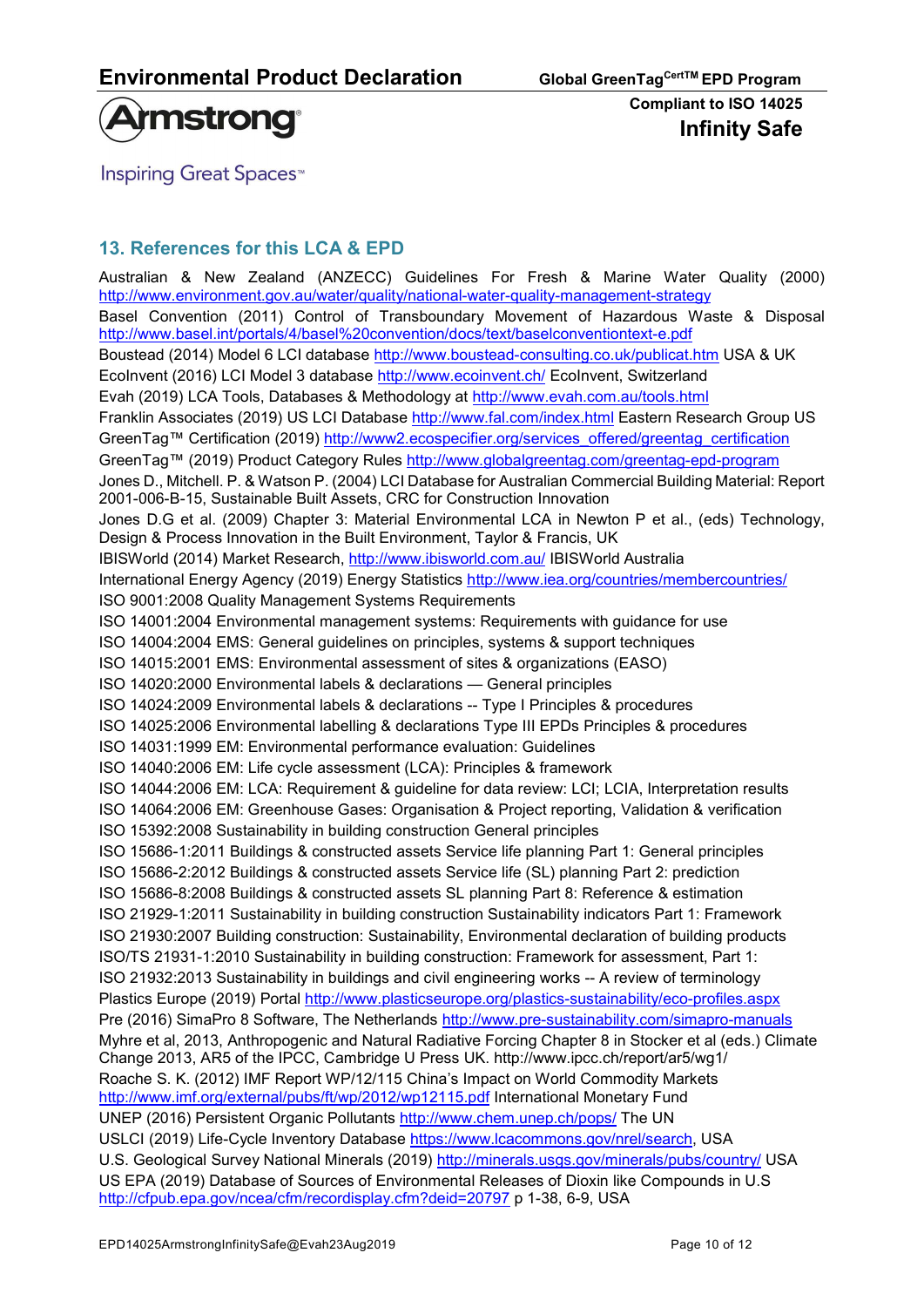

# **Armstrong**

**Inspiring Great Spaces<sup>™</sup>** 

## 14. Reviewers Report Conclusions

The independent LCA reviewer's report confirmed that the LCA project report and addition information addressed the EPD.

The verifier was not involved in developing the LCA or EPD and has no conflict of interests from their organisational position.

While the report is confidential its conclusions confirmed that documentation according to set ISO Standard requirements was provided including evidence from the:

#### The Evah Institute, the LCA developer:

| a) Recipes of input and output data of unit processes used for LCA calculations              | $\sqrt{ }$ |
|----------------------------------------------------------------------------------------------|------------|
| b) Datasheets of measures, calculations, estimates and emails with sources as in Table 6     | $\sqrt{ }$ |
| e) References to literature and databases from which data was extracted as noted in Table 6  | $\sqrt{ }$ |
| g) Notes on supply chain processes and scenarios satisfying requirements of this Standard    | $\sqrt{ }$ |
| i) Embodied Energy shares as used for sensitivity analyses re ISO 14044:2006, 4.5.3.3        | $\sqrt{ }$ |
| j) Proof percentages or figures in calculations in the end of life scenario                  | $\sqrt{}$  |
| k) Notes on proof of % and allocation calculations                                           | $\sqrt{}$  |
| o) All operations covered Vs criteria and substantiation used to determine system boundaries | $\sqrt{}$  |
| <b>Product Manufacturer in:</b>                                                              |            |
| c) Specifications used to create the manufacturer's product                                  | $\sqrt{ }$ |
| d) Citations, references, specifications or regulations & data showing completeness          | $\sqrt{ }$ |
| f) Specification demonstrating that the building product can fulfil the intended use         | $\sqrt{}$  |
| The Certifier Global GreenTag on:                                                            |            |
| I) Notes and calculation of averages of different locations yielding generic data            | $\sqrt{ }$ |
| m) Substantiating additional environmental information ISO 14025:2006, 7.2.4                 | $\sqrt{ }$ |
| n) Procedures for data collection, questionnaires, instructions, confidentiality deeds       | V          |

#### Requiring No Evidence:

| As the EPD is cradle to grave as well as PCR compliant the independent reviewer did not need to: |  |
|--------------------------------------------------------------------------------------------------|--|
| h) Substantiate a few stages as all stages were substantiated                                    |  |
| p) Substantiate alternatives when no other choices and assumptions were applied                  |  |
| g) Demonstrate consistency for few stages as the same rules in Tables 5 and 6 applied to all.    |  |